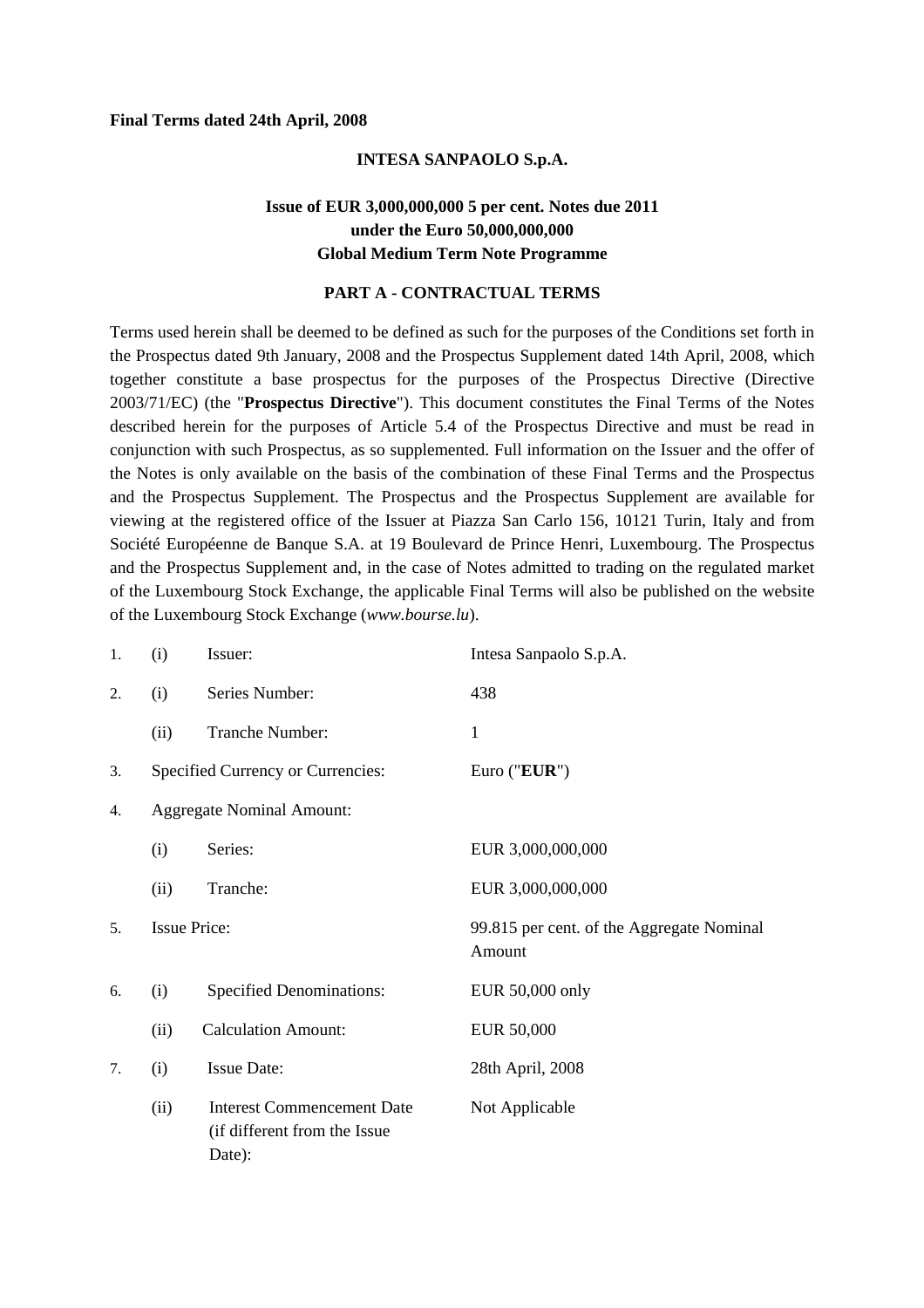| 8.  | <b>Maturity Date:</b>                                     | 28th April, 2011                                                |
|-----|-----------------------------------------------------------|-----------------------------------------------------------------|
| 9.  | Interest Basis:                                           | 5 per cent. Fixed Rate<br>(further particulars specified below) |
| 10. | <b>Redemption/Payment Basis:</b>                          | Redemption at par                                               |
| 11. | Change of Interest or<br><b>Redemption/Payment Basis:</b> | Not Applicable                                                  |
| 12. | Put/Call Options:                                         | Not Applicable                                                  |
| 13. | <b>Status of the Notes:</b>                               | Senior                                                          |
| 14. | Method of distribution:                                   | Syndicated                                                      |

# **PROVISIONS RELATING TO INTEREST (IF ANY) PAYABLE**

| 15. | <b>Fixed Rate Note Provisions</b>                      |                                                                                        | Applicable                                                                                                  |  |
|-----|--------------------------------------------------------|----------------------------------------------------------------------------------------|-------------------------------------------------------------------------------------------------------------|--|
|     | (i)                                                    | Rate(s) of Interest:                                                                   | 5 per cent. per annum payable annually in<br>arrear                                                         |  |
|     | (ii)                                                   | Interest Payment Date(s):                                                              | 28th April in each year from and including<br>28th April, 2009 to and including the<br><b>Maturity Date</b> |  |
|     | (iii)                                                  | Fixed Coupon Amount(s):                                                                | EUR 2,500 per Calculation Amount                                                                            |  |
|     | (iv)                                                   | Day Count Fraction:                                                                    | Actual/Actual (ICMA)                                                                                        |  |
|     | (v)                                                    | Broken Amount(s):                                                                      | Not Applicable                                                                                              |  |
|     | (vi)                                                   | Other terms relating to the<br>method of calculating interest<br>for Fixed Rate Notes: | Not Applicable                                                                                              |  |
| 16. |                                                        | <b>Floating Rate Note Provisions</b>                                                   | Not Applicable                                                                                              |  |
| 17. | <b>Zero Coupon Note Provisions</b>                     |                                                                                        | Not Applicable                                                                                              |  |
| 18. | <b>Index-Linked Interest Note</b><br><b>Provisions</b> |                                                                                        | Not Applicable                                                                                              |  |
| 19. |                                                        | <b>Dual Currency Note Provisions</b>                                                   | Not Applicable                                                                                              |  |
|     |                                                        | PROVISIONS RELATING TO REDEMPTION                                                      |                                                                                                             |  |
| 20. | <b>Call Option</b>                                     |                                                                                        | Not Applicable                                                                                              |  |
| 21. |                                                        | <b>Put Option</b>                                                                      | Not Applicable                                                                                              |  |

22. **Final Redemption Amount** EUR 50,000 per Calculation Amount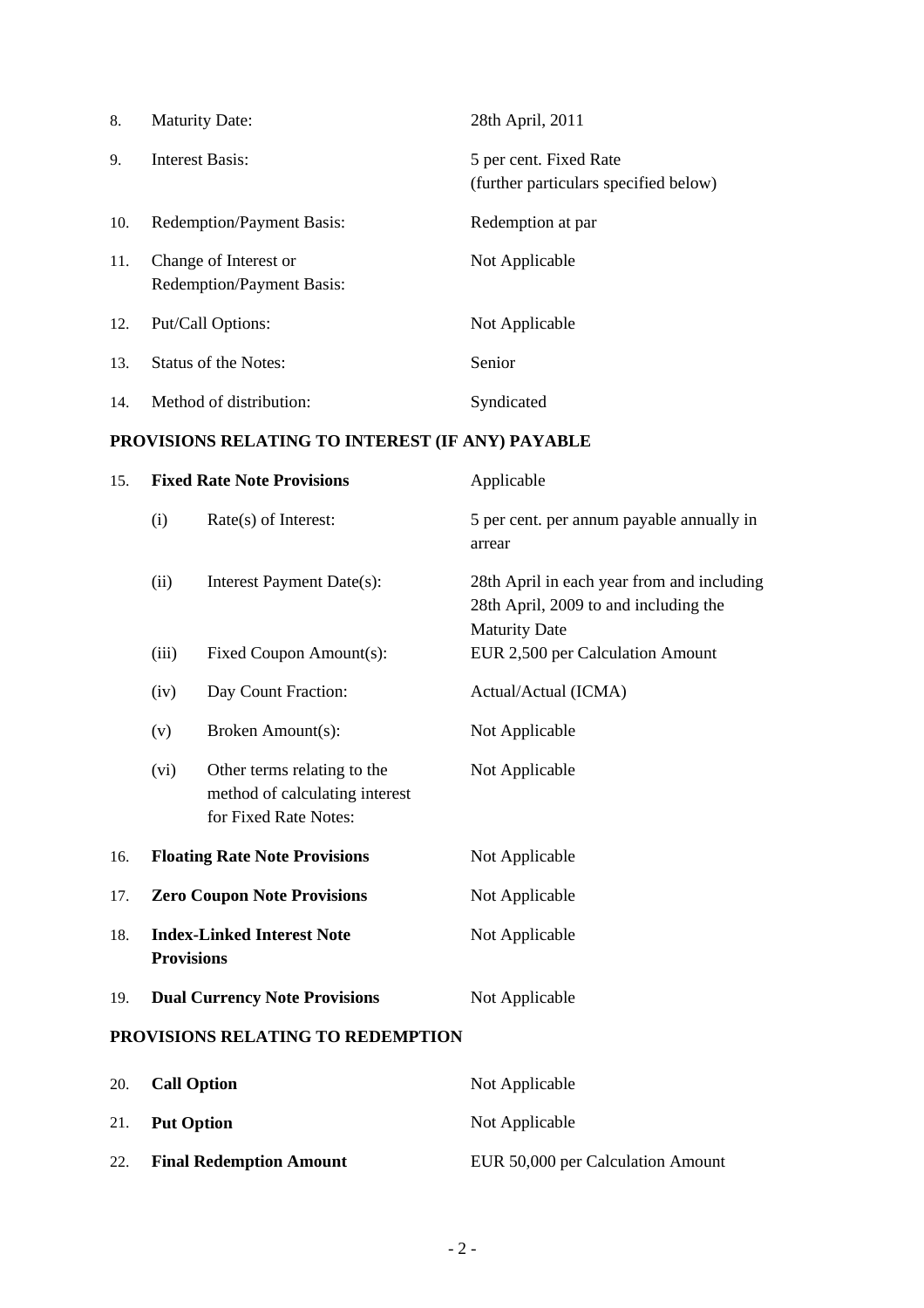### 23. **Early Redemption Amount**

Not Applicable

Early Redemption Amount(s) payable on redemption for taxation reasons or on event of default or other early redemption and/or the method of calculating the same (if required or if different from that set out in the Conditions):

## **GENERAL PROVISIONS APPLICABLE TO THE NOTES**

| 24. | <b>Form of Notes:</b>                                                                                                                                                                                                                                                                             | <b>Bearer Notes:</b>                                                                                                                                                                                          |
|-----|---------------------------------------------------------------------------------------------------------------------------------------------------------------------------------------------------------------------------------------------------------------------------------------------------|---------------------------------------------------------------------------------------------------------------------------------------------------------------------------------------------------------------|
|     |                                                                                                                                                                                                                                                                                                   | Temporary Global Note exchangeable for a<br>Permanent Global Note which is<br>exchangeable for Definitive Notes on 60<br>days' notice in the limited circumstances<br>specified in the Permanent Global Note. |
| 25. | New Global Note Form:                                                                                                                                                                                                                                                                             | Applicable                                                                                                                                                                                                    |
| 26. | Additional Financial Centre(s) or other<br>special provisions relating to Payment<br>Dates:                                                                                                                                                                                                       | Not Applicable                                                                                                                                                                                                |
| 27. | Talons for future Coupons to be<br>attached to Definitive Notes (and dates<br>on which such Talons mature):                                                                                                                                                                                       | No                                                                                                                                                                                                            |
| 28. | Details relating to Partly Paid Notes:<br>amount of each payment comprising<br>the Issue Price and date on which each<br>payment is to be made and<br>consequences (if any) of failure to<br>pay, including any right of the Issuers<br>to forfeit the Notes and interest due on<br>late payment: | Not Applicable                                                                                                                                                                                                |
| 29. | Details relating to Instalment Notes:<br>amount of each instalment, date on<br>which each payment is to be made:                                                                                                                                                                                  | Not Applicable                                                                                                                                                                                                |
| 30. | Redenomination applicable:                                                                                                                                                                                                                                                                        | Redenomination not applicable                                                                                                                                                                                 |
| 31. | Renominalisation and reconventioning<br>provisions:                                                                                                                                                                                                                                               | Not Applicable                                                                                                                                                                                                |
| 32. | Other final terms:                                                                                                                                                                                                                                                                                | Not Applicable                                                                                                                                                                                                |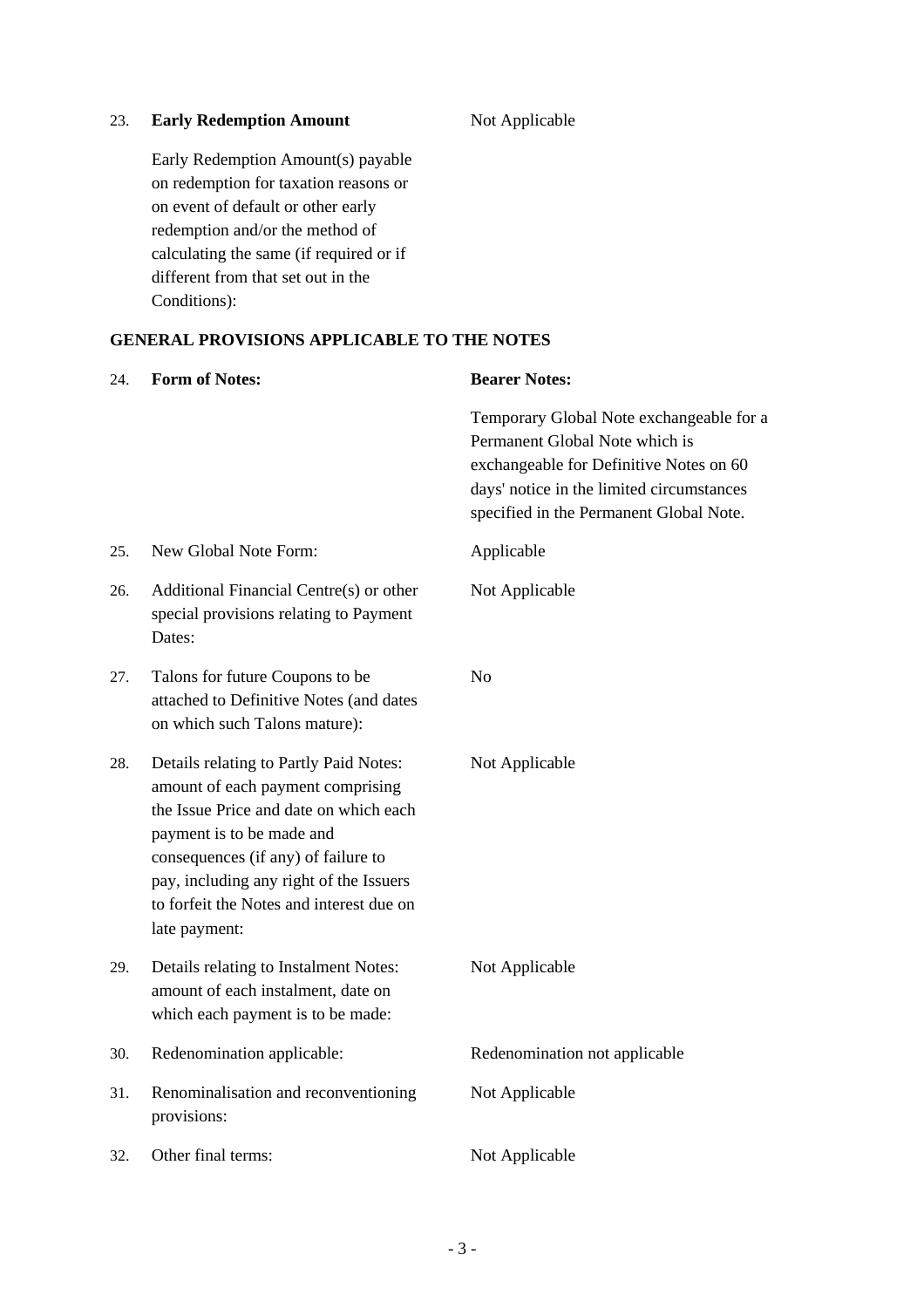#### **DISTRIBUTION**

| 33. | (i)                        | If syndicated, names of Managers:  | - Banca IMI S.p.A.<br>- Barclays Bank PLC<br>- Deutsche Bank AG, London Branch<br>- Société Générale<br>(as Joint Lead Managers) |
|-----|----------------------------|------------------------------------|----------------------------------------------------------------------------------------------------------------------------------|
|     | (ii)                       | Stabilising Manager(s) (if any):   | Deutsche Bank AG, London Branch                                                                                                  |
| 34. |                            | If non-syndicated, name of Dealer: | Not Applicable                                                                                                                   |
| 35. | U.S. selling restrictions: |                                    | Reg. S compliance category 2; TEFRA D<br>applicable                                                                              |
| 36. |                            | Additional selling restrictions:   | Not Applicable                                                                                                                   |

#### PURPOSE OF FINAL TERMS

These Final Terms comprise the final terms required for the issue and admission to the trading of the Notes described herein pursuant to the EUR 50,000,000,000 Global Medium Term Note Programme of Intesa Sanpaolo S.p.A. and Intesa Sanpaolo Bank Ireland p.l.c. guaranteed, in respect of the Notes issued by Intesa Sanpaolo Bank Ireland p.l.c., by Intesa Sanpaolo S.p.A.

### **RESPONSIBILITY**

The Issuer accepts responsibility for the information contained in these Final Terms. To the best of the knowledge of the Issuer, having taken all reasonable care to ensure that such is the case, the information contained in these Final Terms is in accordance with the facts and does not omit anything likely to affect the import of such information.

Signed on behalf of the Issuer:

By: Stefandelleule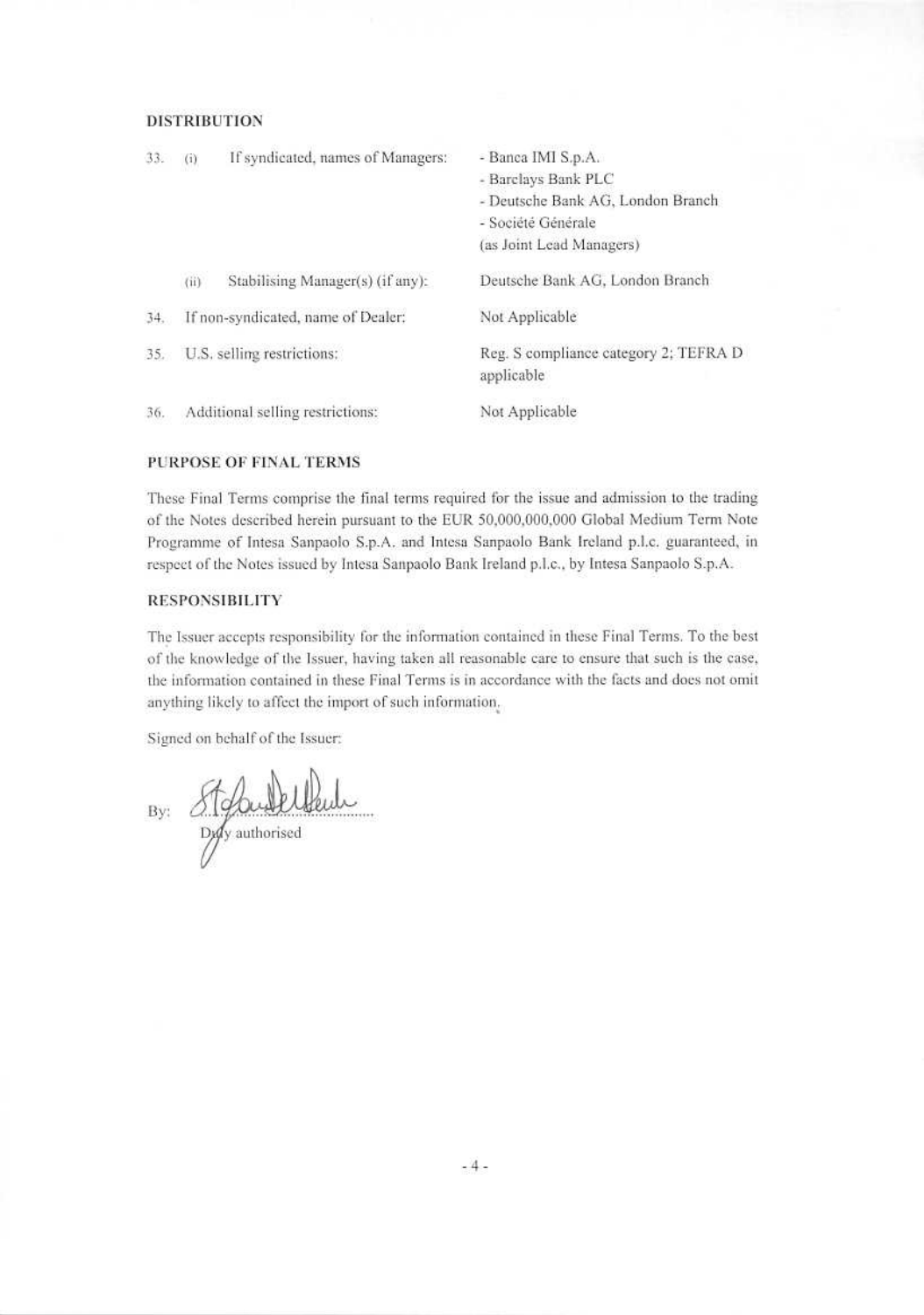## **PART B - OTHER INFORMATION**

### 1. **Listing and admission to trading**

| (i)            | Listing:                                                          | Luxembourg                                                                                                                                                             |
|----------------|-------------------------------------------------------------------|------------------------------------------------------------------------------------------------------------------------------------------------------------------------|
| (ii)           | Admission to trading:                                             | Application has been made for the Notes to<br>be admitted to trading on the regulated<br>market of the Luxembourg Stock Exchange<br>with effect from 28th April, 2008. |
| (iii)          | Estimate of total expenses<br>related to admission to<br>trading: | Approximately EUR 2,360 in listing and<br>listing agent's fees                                                                                                         |
| <b>Ratings</b> |                                                                   | The Notes to be issued are expected to be<br>rated:                                                                                                                    |
|                |                                                                   | $S\&P's:$<br>$AA-$<br>Moody's: Aa2<br>Fitch:<br>$AA-$                                                                                                                  |

# 3. **Interests of natural and legal persons involved in the issue**

 Save for any fees payable to the Joint Lead Managers, so far as the Issuer is aware, no person involved in the offer of the Notes has an interest material to the offer.

### 4. **Yield**

|    | Indication of yield:                         | 5.068 per cent. per annum, calculated as the<br>annual expected return as at the Issue Date<br>on the basis of the Issue Price. Such<br>calculation is not an indication of future<br>yield. |
|----|----------------------------------------------|----------------------------------------------------------------------------------------------------------------------------------------------------------------------------------------------|
| 5. | <b>Operational information</b>               |                                                                                                                                                                                              |
|    | <b>ISIN</b> Code:                            | XS0359384947                                                                                                                                                                                 |
|    | Common Code:                                 | 035938494                                                                                                                                                                                    |
|    | Intended to be held in a manner              | <b>Yes</b>                                                                                                                                                                                   |
|    | which would allow Eurosystem<br>eligibility: | Note that the designation "Yes" simply                                                                                                                                                       |

means that the Notes are intended upon issue to be deposited with Euroclear or Clearstream, Luxembourg as common safekeeper and does not necessarily mean that the Notes will be recognised as eligible collateral for Eurosystem monetary policy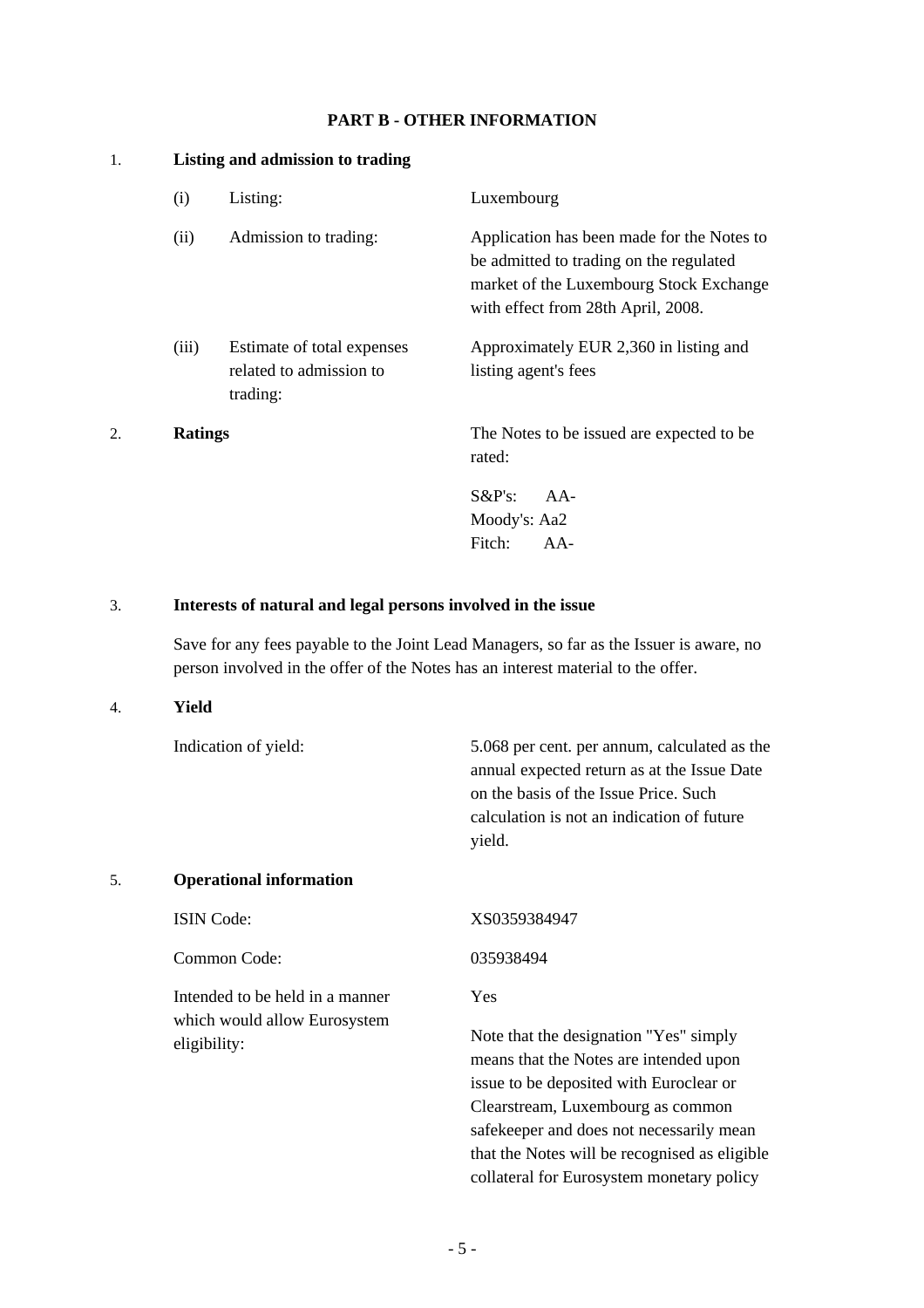and intra-day credit operations by the Eurosystem, either upon issue or at any or all times during their life. Such recognition will depend upon satisfaction of the Eurosystem eligibility criteria.

 Any clearing system(s) other than Euroclear Bank S.A./N.V. and Clearstream Banking, société anonyme and the relevant identification number(s):

 Names and addresses of additional Paying Agent(s) (if any):

Not Applicable

Delivery: Delivery against payment Not Applicable

### 6. **Further information relating to the Issuer**

 Further information relating to the Issuer is set out below, pursuant to Article 2414 of the Italian Civil Code.

 (i) Objects: The objects of the Issuer, as set out in Article 4 of its by-laws, are the collection of savings and the carrying-out of all forms of lending activities, through its subsidiaries or otherwise. The Issuer may, in compliance with regulations in force and subject to obtaining any prior authorisations required, perform all banking and financial services and transactions, including the creation and management of open- and closed-end supplementary pension schemes, as well as any other transaction necessary for, or incidental to, the achievement of its corporate purpose, through its subsidiaries or otherwise.

> As parent company of the Intesa Sanpaolo banking group, pursuant to Article 61 of Legislative Decree No. 385 of 1 September 1993, the Issuer, in its direction and coordination capacity, issues instructions to Group companies, including those for the purposes of implementing the Bank of Italy's regulations and of ensuring the